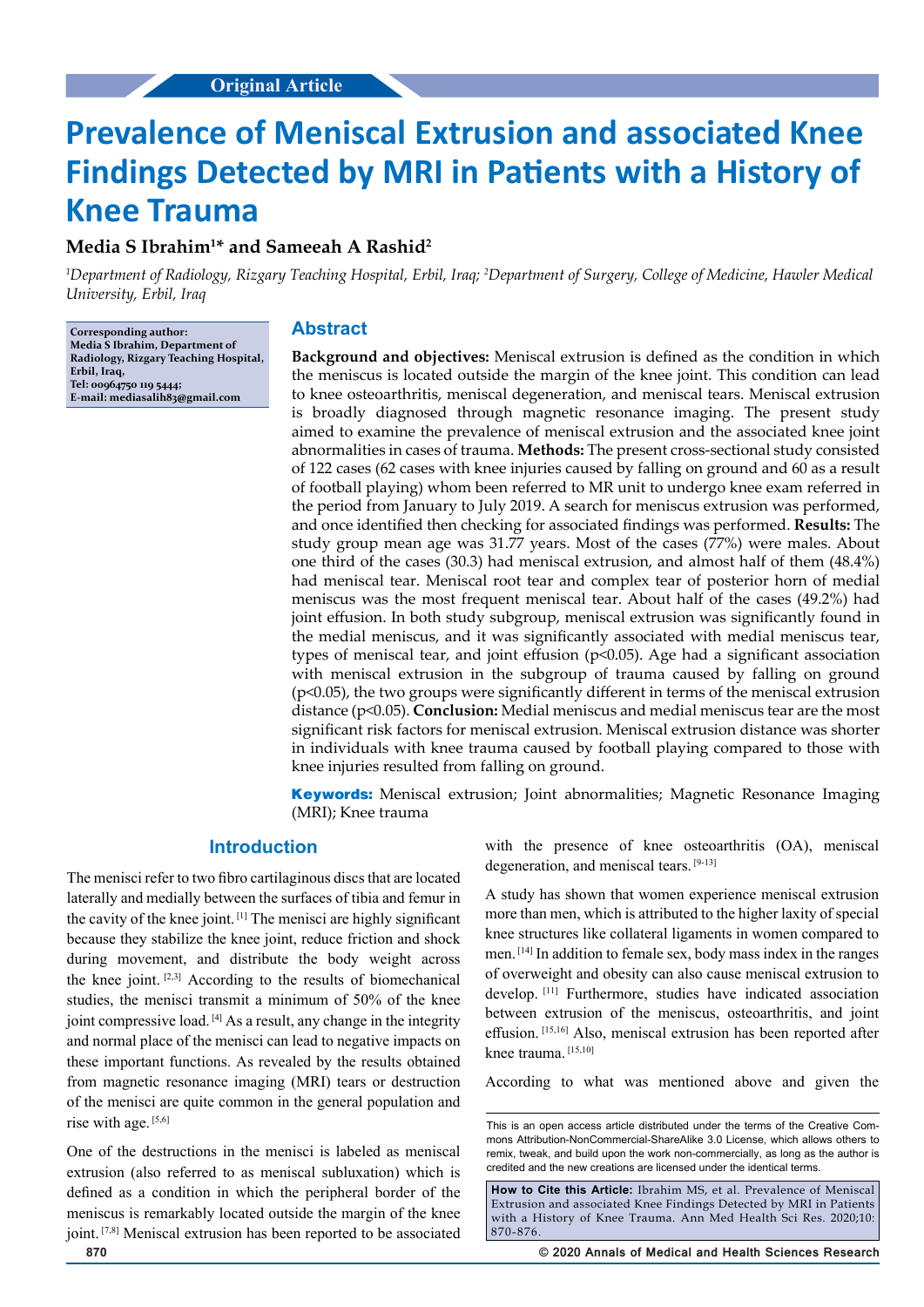significance of diagnosing meniscal extrusion and the associated knee abnormalities, the present study was aimed at determining the prevalence of meniscal extrusion and the associated knee joint abnormalities in two different subgroups of patients (falling on ground and football player), and making a comparison between these two subgroup findings.

# **Methods and Materials**

#### **Study design, setting, and sample**

The present cross-sectional study was carried out on 122 cases with a history of knee trauma over a period of 6 months from January to July 2019. The patients were selected from those who referred to Rizgary Teaching Hospital in Erbil, the Kurdistan Region of Iraq. The study sample was chosen by a convenience sampling method. Patients with degenerative changes, claustrophobic patients, patients with contraindication to do MRI and failure to obtain appropriate image and sequences were crossed out of the study.

### **Procedures**

The MR studies were performed on a 1.5 -T unit (Aera, Siemens, Erlangen, Germany), and a knee coil was used in all cases. The examination protocol included sagittal T1 weighted turbo spinecho sequence (TR range/TE range, 400-500/15-20), sagittal T2-weighted turbo spin-echo sequence (TR range/TE range, 2500-3000/74-130), axial, sagittal and coronal proton density turbo-spin echo sequences with fat suppression (TR range/TE range, 2000-2500/40-80) with a 3-mm section thickness and a 0.3 mm gap. The field of view was 20 cm, with a matrix size of  $256 \times 256$ .

#### **Image analysis**

Two radiologists evaluated the MR images of a total of 122 cases. The study group was classified as sport injury (60 athletes, football player; all men) and trauma due to fall on ground (62 patients, 34 males, 28 females) that has been referred to MR unit from the orthopedic department.

To look for meniscus extrusion and its measurement, coronal plane was used as a reference, based on the technique described by Breitenseher et al. [17] Meniscus extrusion was defined as a distance of 3 mm or more between the peripheral edge of the meniscus and the central portion of the tibial plateau as measured in coronal plane [Figure 1]. A distance of less than 3 mm was not considered as meniscal extrusion. A search for other types of knee joint injuries was also made.

Meniscus tear was considered when an internal meniscal signal intensity is identified extending to the articular surfac. Meniscal extrusion was correlated with meniscal tear, joint effusion, and other knee joint injuries (like collateral ligaments, and PCL tear). Cases of mild, moderate and large joint effusion were enrolled in our study, while cases of small physiologic joint fluid were not considered in our study. Both low-grade and high-grade ACL tears were considered as tear in our study.

#### **Statistical analysis**

The collected data from the conducted examinations for each

patient were recorded using a special questionnaire designed for diagnosis, and they were later analyzed using SPSS version 23 and a Fisher's exact test was used to assess the significance of the associations between meniscal extrusion and knee joint abnormalities.

#### **Ethical considerations**

The study protocol was approved by the Ethical and Scientific Committee of Kurdistan Board for Medical Specialties. The purpose of the study was explained to each patient, and a verbal informed consent was obtained from them prior to their inclusion in the study.

#### **Results**

The final number of our study group was 122 cases, with mean age of 31.77 ( $\pm$ 9.18) years, most (73.8%) were adults (25-64 years), 23.8% were young (15-24 years), and 2.5% were children (<14 years). Of the 122 patients, 94 (77%) were males, and 28 (23%) females. The prevalence of meniscus extrusion was 30.3% (37 cases), and it was significantly higher in the medial than the lateral meniscus (P value of 0.001). A significant association was found between meniscus extrusion and meniscus tear, type of the tear, joint effusion and PCL tear, but no significant association was found to ACL, MCL and LCL tear. (The frequency of the mentioned data and their statistical correlation are shown in Tables 1 and 2.

Regarding the types of meniscal tear, the results showed that the most frequent meniscal tear was root tears in 14 cases (11.5%), followed by complex tear of posterior horn of medial meniscus (PH) in 11 cases (9%), horizontal tear of posterior horn of medial meniscus (PH) in 10 cases (8.2%), radial tear in 7 cases (5.7%), vertical tear of posterior horn of medial meniscus PH in 7 cases (5.7%), and bucket handle tear (BHT) in 3 cases (2.5%).

#### **The group of knee trauma due to fall on ground**

 results of analyzing the data collected from 62 cases who had a history of knee trauma as a result of falling on ground showed that meniscus extrusion had a significant association with gender (more in female ) ( $p=0.046$ ), medial meniscus involvement,  $(p=0.001)$ , meniscal tear  $(p=0.001)$ , medial meniscus tear  $(p=0.001)$ , types of meniscal tear  $(p=0.001)$ , joint effusion  $(p=0.009)$ , and age  $(p=0.006)$ . But in this group of cases, there was no significant association between meniscal extrusion and lateral meniscus tear, lateral meniscus extrusion, or AC, PCL, MCL, and LCL tear (p>0.05).

### **Sport injury group**

The results obtained from the 60 cases with knee injuries caused by sport (football playing ) demonstrated a significant association between meniscal extrusion and medial meniscus involvement [Figure 2], meniscal tear, medial meniscus tear, and types of meniscal tear ( $p<0.05$ ). However, there was no significant association between medial meniscal extrusion, ACL tear, PCL tear, MCL tear, LCL tear, age, and joint effusion (p>0.05). Table 3 shows the statistical correlation of both subgroups with the associated knee injuries. Table 4 shows the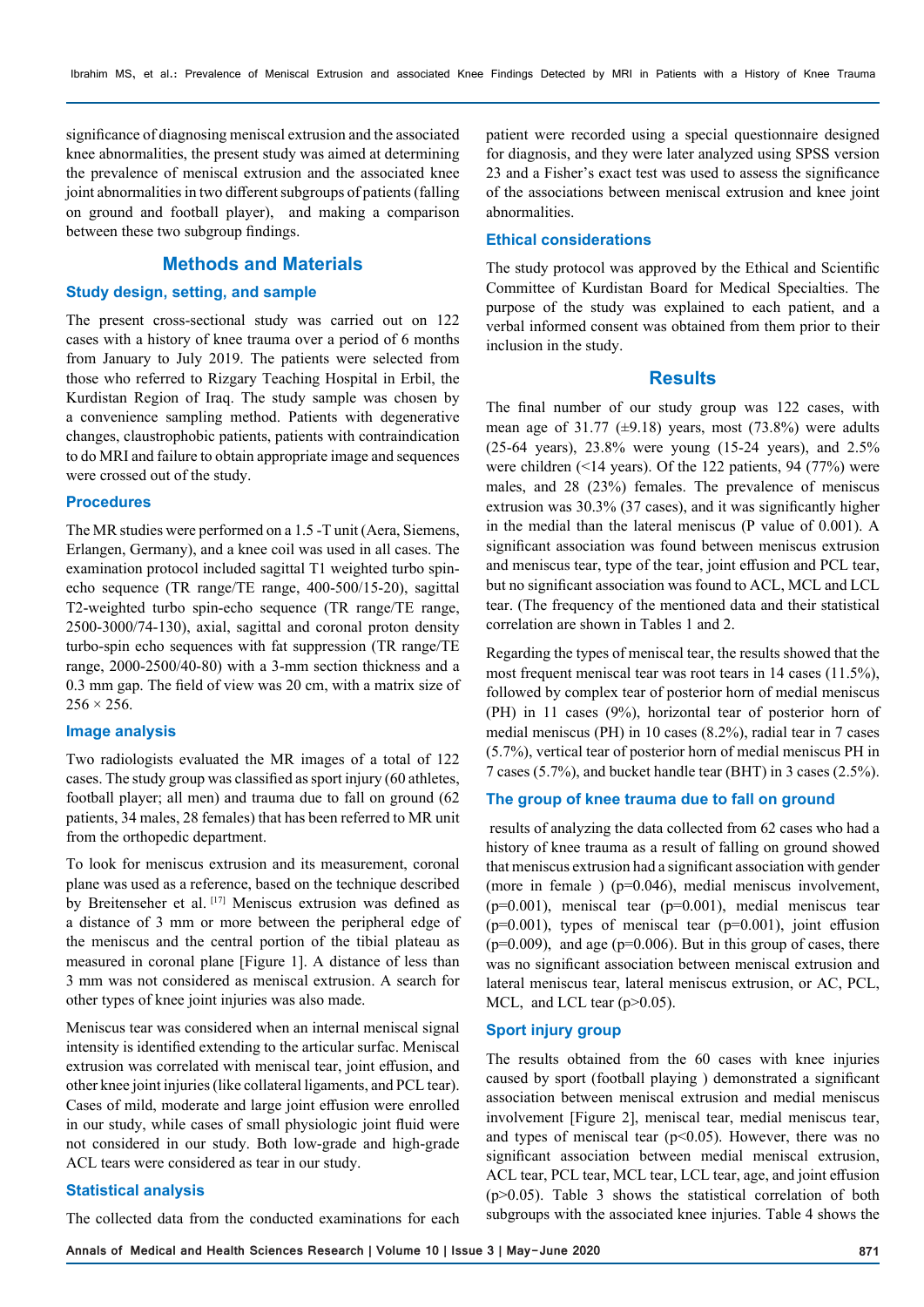Ibrahim MS, et al.: Prevalence of Meniscal Extrusion and associated Knee Findings Detected by MRI in Patients with a History of Knee Trauma

|            | Table 1: The frequency and percentage of meniscal extrusion and associated knee findings. |                |                             |                      |            |  |
|------------|-------------------------------------------------------------------------------------------|----------------|-----------------------------|----------------------|------------|--|
|            | Frequency                                                                                 | Percentage     |                             | Frequency            | Percentage |  |
|            | <b>Meniscal Extrusion</b>                                                                 |                |                             | <b>Meniscal tear</b> |            |  |
| Yes        | 37                                                                                        | 30.3           | Yes                         | 59                   | 48.4       |  |
| <b>No</b>  | 85                                                                                        | 69.7           | <b>No</b>                   | 63                   | 51.6       |  |
| Total      | 122                                                                                       | 100.0          | Total                       | 122                  | 100.0      |  |
|            | Lateral meniscus extrusion                                                                |                | <b>Medial Meniscal tear</b> |                      |            |  |
| Yes        | 1                                                                                         | .8             | Yes                         | 56                   | 45.9       |  |
| No         | 121                                                                                       | 99.2           | <b>No</b>                   | 66                   | 54.1       |  |
| Total      | 122                                                                                       | 100.0          | Total                       | 122                  | 100.0      |  |
|            | <b>Medial meniscus extrusion</b>                                                          |                | Lateral meniscal tear       |                      |            |  |
| Yes        | 36                                                                                        | 29.5           | Yes                         | 3                    | 2.5        |  |
| <b>No</b>  | 86                                                                                        | 70.5           | <b>No</b>                   | 119                  | 97.5       |  |
| Total      | 122                                                                                       | 100.0          | Total                       | 122                  | 100.0      |  |
|            | Joint effusion                                                                            |                |                             | <b>ACL tear</b>      |            |  |
| Yes        | 60                                                                                        | 49.2           | No                          | 59                   | 48.4       |  |
| No         | 62                                                                                        | 50.8           | High grade                  | 31                   | 25.4       |  |
|            | 122                                                                                       | 100.0          | Low grade                   | 32                   | 26.2       |  |
| Total      |                                                                                           |                | Total                       | 122                  | 100.0      |  |
|            | <b>PCL</b> tear                                                                           |                |                             | <b>MCL</b> tear      |            |  |
| <b>No</b>  | 110                                                                                       | 90.2           | Yes                         | 5                    | 4.1        |  |
| High grade | 1                                                                                         | $\overline{8}$ | <b>No</b>                   | 117                  | 95.9       |  |
| Low grade  | 11                                                                                        | 9.0            |                             |                      |            |  |
| Total      | 122                                                                                       | 100.0          | Total                       | 122                  | 100.0      |  |
|            | <b>LCL</b> tear                                                                           |                |                             |                      |            |  |
| Yes        | 1                                                                                         | $8 \cdot$      |                             |                      |            |  |
| <b>No</b>  | 121                                                                                       | 99.2           |                             |                      |            |  |
| Total      | 122                                                                                       | 100.0          |                             |                      |            |  |

**Note:** ACL: Anterior Cruciate Ligament, PCL: Posterior Cruciate Ligament. MCL: Medial Collateral Ligament, LCL: Lateral Collateral Ligament.

|                                  | Table 2: The correlation between meniscal extrusion and associated knee findings. |            |           |              |         |  |
|----------------------------------|-----------------------------------------------------------------------------------|------------|-----------|--------------|---------|--|
| <b>Extrusion</b>                 |                                                                                   |            |           |              |         |  |
|                                  |                                                                                   | <b>Yes</b> | <b>No</b> | <b>Total</b> | P-value |  |
| <b>Medial meniscus extrusion</b> | Yes                                                                               | 36 (100.0) |           |              |         |  |
|                                  | <b>No</b>                                                                         | 1(1.2)     | 85 (98.8) | 86 (100.0)   | 0.001   |  |
| <b>Total</b>                     |                                                                                   | 37(30.3)   | 85 (69.7) | 122 (100.0)  |         |  |
| <b>Lateral meniscus</b>          | Yes                                                                               | 1(100.0)   | 0(0.0)    | 1(100.0)     |         |  |
| <b>Extrusion</b>                 | <b>No</b>                                                                         | 36 (29.8)  | 85 (70.2) | 121 (100.0)  | 0.30    |  |
| <b>Total</b>                     |                                                                                   | 37(30.3)   | 85 (69.7) | 122 (100.0)  |         |  |
| <b>Meniscal tear</b>             | Yes                                                                               | 35(59.3)   | 24 (40.7) | 59 (100.0)   |         |  |
|                                  | No                                                                                | 2(3.2)     | 61 (96.8) | 63 (100.0)   | 0.001   |  |
| <b>Total</b>                     |                                                                                   | 37(30.3)   | 85 (69.7) | 122 (100.0)  |         |  |
| <b>Medial meniscus tear</b>      | Yes                                                                               | 34 (60.7)  | 22 (39.3) | 56 (100.0)   |         |  |
|                                  | No                                                                                | 3(4.5)     | 63 (95.5) | 66 (100.0)   | 0.001   |  |
| <b>Total</b>                     |                                                                                   | 37(30.3)   | 85 (69.7) | 122 (100.0)  |         |  |
| Lateral meniscus tear            | <b>Yes</b>                                                                        | 1(33.3)    | 2(66.7)   | 3(100.0)     |         |  |
|                                  | No                                                                                | 36(30.3)   | 83 (69.7) | 119 (100.0)  | 1.00    |  |
| <b>Total</b>                     |                                                                                   | 37(30.3)   | 85 (69.7) | 122 (100.0)  |         |  |
| Joint effusion                   | Yes                                                                               | 27(45.0)   | 33(55.0)  | 60 (100.0)   |         |  |
|                                  | No                                                                                | 10(16.1)   | 52 (83.9) | 62 (100.0)   | 0.001   |  |
| <b>Total</b>                     |                                                                                   | 37(30.3)   | 85 (69.7) | 122 (100.0)  |         |  |
|                                  | No                                                                                | 21(35.6)   | 38 (64.4) | 59 (100.0)   |         |  |
| <b>ACL tear</b>                  | High grade                                                                        | 6(19.4)    | 25(80.6)  | 31 (100.0)   |         |  |
|                                  | Low grade                                                                         | 10(31.3)   | 22(68.8)  | 32 (100.0)   | 0.279   |  |
| <b>Total</b>                     |                                                                                   | 37(30.3)   | 85 (69.7) | 122 (100.0)  |         |  |
|                                  | <b>No</b>                                                                         | 30(27.3)   | 80 (72.7) | 110 (100.0)  |         |  |
| <b>PCL tear</b>                  | High grade                                                                        | 0(0.0)     | 1(100.0)  | 1(100.0)     |         |  |
|                                  | Low grade                                                                         | 7(63.6)    | 4(36.4)   | 11 (100.0)   | 0.033   |  |
| <b>Total</b>                     |                                                                                   | 37 (30.3)  | 85 (69.7) | 122 (100.0)  |         |  |

I

F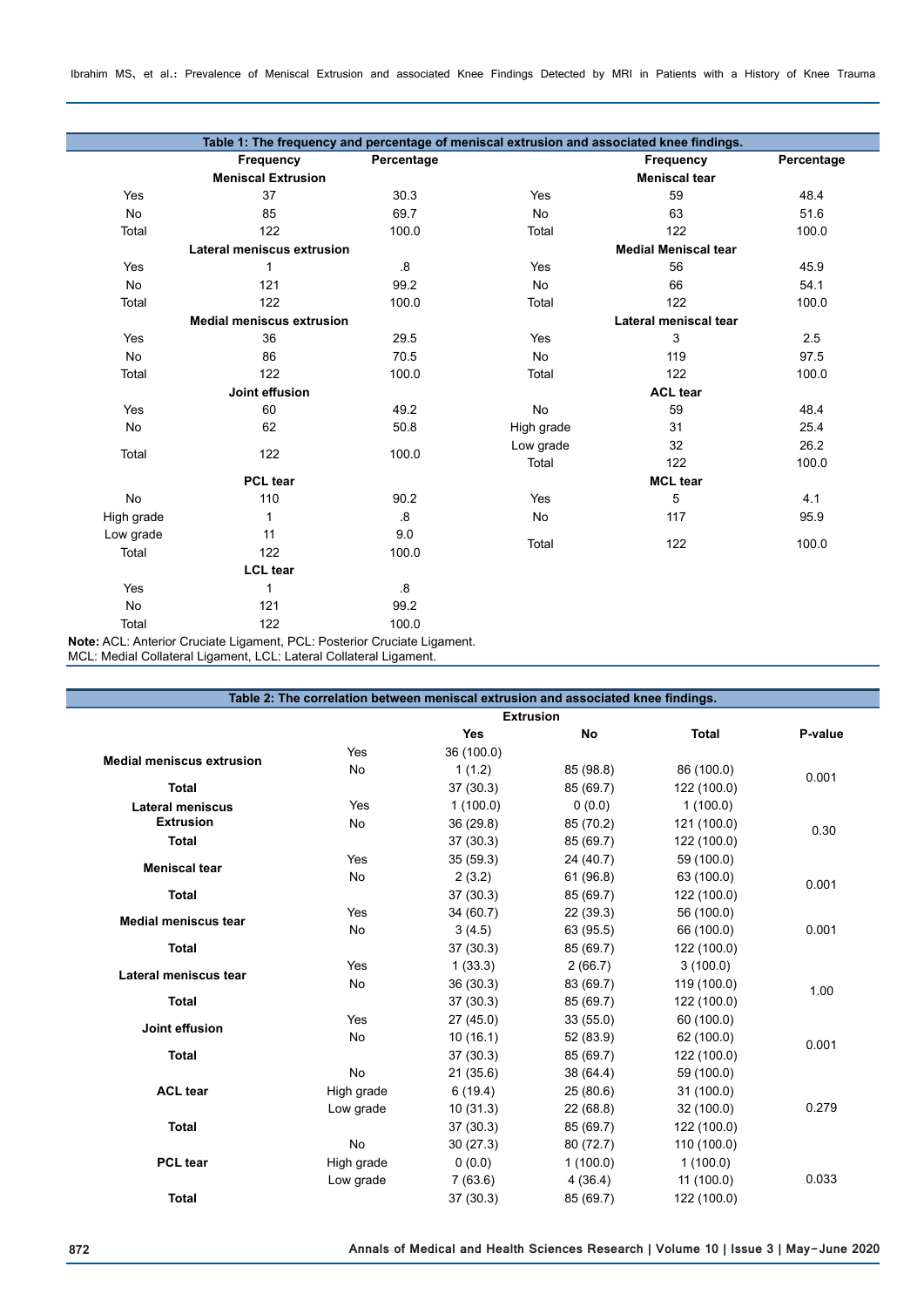Ibrahim MS, et al.: Prevalence of Meniscal Extrusion and associated Knee Findings Detected by MRI in Patients with a History of Knee Trauma

| <b>MCL tear</b> | Yes | 3(60.0)  | 2(40.0)   | 5(100.0)    |       |
|-----------------|-----|----------|-----------|-------------|-------|
|                 | No  | 34(29.1) | 83 (70.9) | 117 (100.0) | 0.163 |
| <b>Total</b>    |     | 37(30.3) | 85 (69.7) | 122 (100.0) |       |
| <b>LCL</b> tear | Yes | 1(100.0) | 0(0.0)    | 1(100.0)    |       |
|                 | No  | 36(29.8) | 85 (70.2) | 121 (100.0) | 0.303 |
| Total           |     | 37(30.3) | 85 (69.7) | 122 (100.0) |       |



**Figure 1:** Fat saturated PD-weighted coronal image of left knee at midpoint in 40-year-old symptomatic female patient fell on ground shows medial meniscus extrusion of 4.5 mm. Meniscal extrusion distance measurement was taken from a perpendicular line to the edge of tibial plateau and edge of meniscus (white lines). Root tear of medial meniscus, high grade ACL tear and joint effusion are seen.



**Figure 2**: Fat saturated PD-weighted coronal image of right knee in 34-year-old symptomatic male athlete shows medial meniscus extrusion of 4.1mm, joint effusion and bony contusion of medial tibial plateau.

distribution of the associated meniscus tear types.

## **Discussion**

The present study was an investigation into the prevalence of meniscal extrusion and associated knee joint abnormalities in patients with a history of knee trauma. The prevalence of meniscus extrusion in our overall study sample was 30.3%, athletes showed 13.3% prevalence versus 46.8% in non-athlete trauma group, while Rennie and Finlay (2006) reported 48% prevalence in athletes versus 30% in the control subjects. [18]

Most of the study sample were adults with an age range of 25-64 years. Similarly, Guermazi et al. reported a higher prevalence of knee trauma among adults compared to other age groups. [5] It was also seen that most of the patients (77%) were males. This finding is not in line with the reports by Shultz et al. who stated meniscal extrusion is more prevalent among women than men, due to the higher laxity of special knee structures like collateral ligaments in women compared to men. [14] This difference can be attributed to the fact that the present study was participated by a remarkably higher number of men than women.

It was observed that meniscus extrusion was significantly more common in the medial than the lateral meniscus and this finding is in good agreement with the study conducted by Puig et al. who reported medial and lateral extrusion respectively in 68.5% and 18.8% of the studied patients. [19]

Regarding the association between meniscus extrusion, meniscus tear and its type, a statistically significant association was noticed, and this is in line with several studies which referred to as tear of medial menisci as the most important risk factor for meniscal extrusion. [18, 20-22] Root type tear was the most prevalent in our study group, followed by complex tear posterior horn of medial meniscus, and horizontal tear posterior horn of medial meniscus. Similar results were reported by other previously conducted studies. [23-25]

Our study showed a significant relationship between gender and meniscal extrusion. This finding is not in agreement with the one reported in the study conducted by Ding et al. who concluded that age, sex and family history of OA do not have a significant association with baseline medial meniscal extrusion. [26] This difference can be attributed to the fact that the present study was participated mostly by males (77%), while the number of females in the study carried out by Ding et al. as more than males (58% vs. 42%).

Moreover, there was a significant relationship between meniscal extrusion and types of meniscal tear. In this regard, meniscal root tears were found to be quite prevalent in cases with meniscal extrusion. Similarly, Carreau et al. reported that tear of the meniscus root can lead to meniscal extrusion. [27] Joint effusion was also significantly associated with meniscal extrusion. In addition, posterior cruciate ligament tear was found to be significantly associated with meniscal extrusion. In line with these two findings, Crema et al. showed a significant association between meniscal extrusions, joint effusion and posterior cruciate ligament tear. [15] A significant relationship was also observed between age and development of meniscal extrusion, such that meniscal extrusion was more prevalent among adults. Similar results were reported by Englund et al.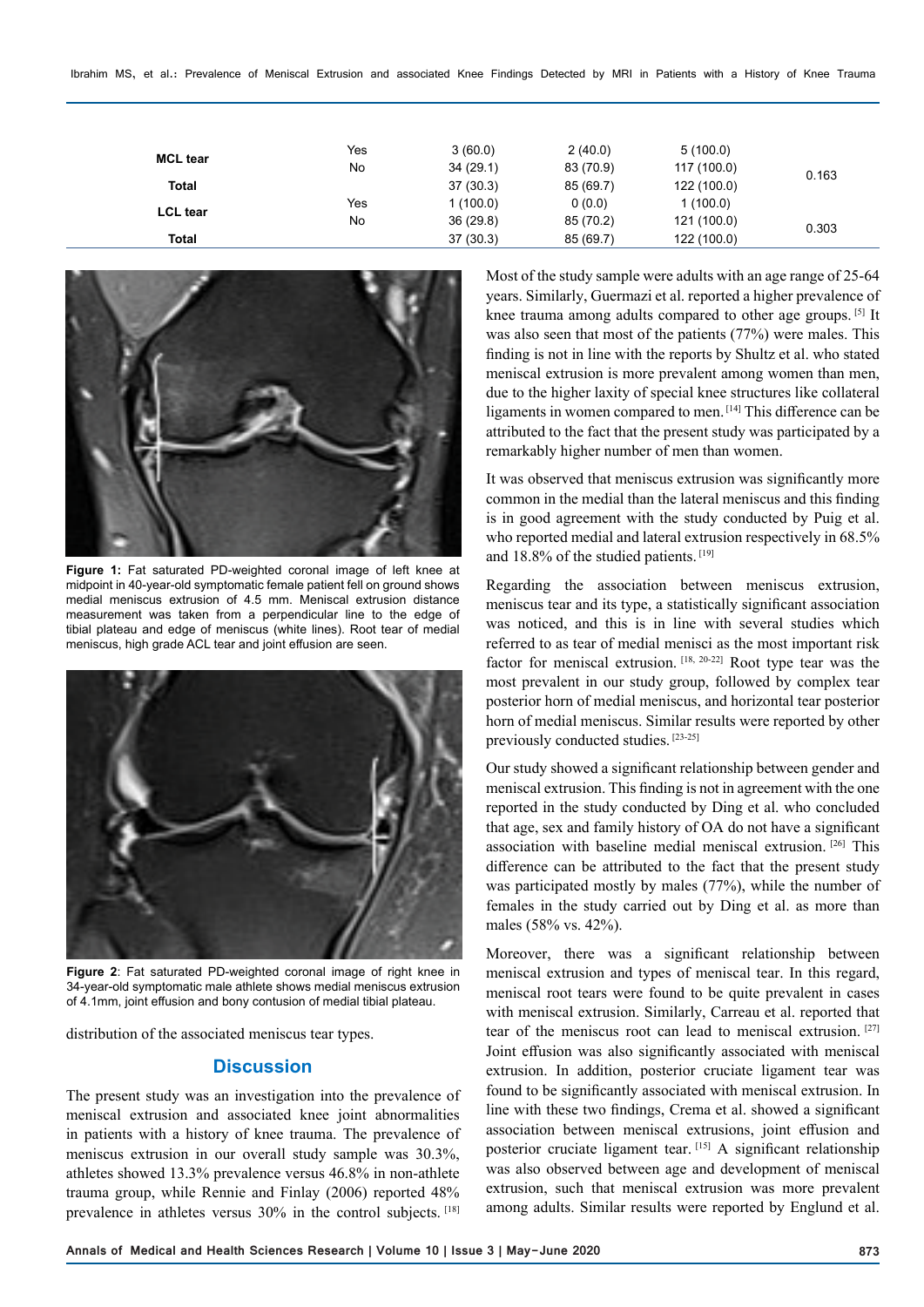| Table 3: Correlation between subgroups and the associated knee injuries. |            |                       |                         |                          |         |  |
|--------------------------------------------------------------------------|------------|-----------------------|-------------------------|--------------------------|---------|--|
| <b>Trauma</b>                                                            |            | <b>Extrusion</b>      | Total                   | P-value                  |         |  |
|                                                                          |            | Yes                   | No                      |                          |         |  |
| Gender                                                                   | Male       | 12(35.3)              | 22 (64.7)               | 34 (100.0)               |         |  |
|                                                                          | Female     | 17(60.7)              | 11(39.3)                | 28 (100.0)               | 0.046   |  |
| Total                                                                    |            | 29 (46.8)             | 33 (53.2)               | 62 (100.0)               |         |  |
| <b>Medial meniscus extrusion</b>                                         | Yes<br>No  | 28 (100.0)<br>1(2.9)  | 0(0.0)<br>33 (97.1)     | 28 (100.0)<br>34 (100.0) | 0.001   |  |
| Total                                                                    |            | 29 (46.8)             | 33(53.2)                | 62 (100.0)               |         |  |
|                                                                          | Yes        | 1(100.0)              | 0(0.0)                  | 1(100.0)                 |         |  |
| Lateral meniscus extrusion                                               | No         | 28 (45.9)             | 33(54.1)                | 61 (100.0)               | 0.468   |  |
| <b>Total</b>                                                             |            | 29 (46.8)             | 33 (53.2)               | 62 (100.0)               |         |  |
| <b>Meniscal tear</b>                                                     | Yes        | 27 (75.0)             | 9(25.0)                 | 36 (100.0)               |         |  |
|                                                                          | No         | 2(7.7)                | 24 (92.3)               | 26 (100.0)               | 0.001   |  |
| <b>Total</b>                                                             |            | 29 (46.8)             | 33(53.2)                | 62 (100.0)               |         |  |
| <b>Medial meniscus tear</b>                                              | Yes        | 26 (76.5)             | 8(23.5)                 | 34 (100.0)               |         |  |
|                                                                          | No         | 3(10.7)               | 25 (89.3)               | 28 (100.0)               | 0.001   |  |
| <b>Total</b>                                                             |            | 29 (46.8)             | 33(53.2)                | 62 (100.0)               |         |  |
| Lateral meniscus tear                                                    | Yes        | 1(50.0)               | 1(50.0)                 | 2(100.0)                 |         |  |
| <b>Total</b>                                                             | No         | 28 (46.7)             | 32(53.3)                | 60 (100.0)               | 1.000   |  |
|                                                                          | Yes        | 29 (46.8)<br>21(61.8) | 33(53.2)<br>13 (38.2)   | 62 (100.0)<br>34 (100.0) |         |  |
| Joint effusion                                                           | No         | 8(28.6)               | 20 (71.4)               | 28 (100.0)               | 0.009   |  |
| <b>Total</b>                                                             |            | 29 (46.8)             | 33(53.2)                | 62 (100.0)               |         |  |
|                                                                          | No         | 18 (48.6)             | 19 (51.4)               | 37 (100.0)               |         |  |
| <b>ACL tear</b>                                                          | High grade | 4(44.4)               | 5(55.6)                 | 9(100.0)                 |         |  |
|                                                                          | Low grade  | 7(43.8)               | 9(56.3)                 | 16 (100.0)               | 0.937   |  |
| <b>Total</b>                                                             |            | 29 (46.8)             | 33(53.2)                | 62 (100.0)               |         |  |
| <b>PCL tear</b>                                                          | No         | 22 (42.3)             | 30(57.7)                | 52 (100.0)               |         |  |
|                                                                          | Low grade  | 7(70.0)               | 3(30.0)                 | 10 (100.0)               | 0.167   |  |
|                                                                          |            |                       |                         |                          |         |  |
| Total                                                                    | Yes        | 29 (46.8)             | 33 (53.2)               | 62 (100.0)               |         |  |
| <b>MCL tear</b>                                                          | No         | 2(100.0)<br>27 (45.0) | 0(0.0)<br>33 (55.0)     | 2(100.0)<br>60 (100.0)   | 0.215   |  |
| Total                                                                    |            | 29 (46.8)             | 33 (53.2)               | 62 (100.0)               |         |  |
|                                                                          | Yes        | 1(100.0)              | 0(0.0)                  | 1(100.0)                 |         |  |
| <b>LCL</b> tear                                                          | No         | 28 (45.9)             | 33 (54.1)               | 61 (100.0)               | 0.468   |  |
| <b>Total</b>                                                             |            | 29 (46.8)             | 33 (53.2)               | 62 (100.0)               |         |  |
|                                                                          |            |                       | Extrusion               |                          |         |  |
| <b>Athletes</b>                                                          |            | Yes                   | No                      | Total                    | P-value |  |
| <b>Medial meniscus extrusion</b>                                         | Yes        | 8(100.0)              | 0(0.0)                  | 8(100.0)                 |         |  |
|                                                                          | No         | (0.0)                 | 52 (100.0)              | 52 (100.0)               | 0.001   |  |
| <b>Total</b>                                                             |            | 8(13.3)               | 52 (86.7)               | 60 (100.0)               |         |  |
| <b>Meniscal tear</b>                                                     | Yes<br>No  | 8(34.8)               | 15 (65.2)<br>37 (100.0) | 23 (100.0)<br>37 (100.0) |         |  |
| <b>Total</b>                                                             |            | 0(0.0)<br>8(13.3)     | 52 (86.7)               | 60 (100.0)               | 0.001   |  |
|                                                                          | Yes        | 8(36.4)               | 14(63.6)                | 22 (100.0)               |         |  |
| <b>Medial meniscus tear</b>                                              | No         | 0(0.0)                | 38 (100.0)              | 38 (100.0)               |         |  |
| <b>Total</b>                                                             |            | 8(13.3)               | 52 (86.7)               | 60 (100.0)               | 0.001   |  |
|                                                                          | Yes        | 0(0.0)                | 1(100.0)                | 1(100.0)                 |         |  |
| Lateral meniscus tear                                                    | No         | 8(13.6)               | 51 (86.4)               | 59 (100.0)               | 1.000   |  |
| <b>Total</b>                                                             |            | 8(13.3)               | 52 (86.7)               | 60 (100.0)               |         |  |
| Joint effusion                                                           | Yes        | 6(75.0)               | 20(38.5)                | 26 (43.3)                |         |  |
|                                                                          | No         | 2(25.0)               | 32(61.5)                | 34 (56.7)                | $0.06*$ |  |
| <b>Total</b>                                                             |            | 8(100.0)              | 52 (100.0)              | 60 (100.0)               |         |  |
|                                                                          | No         | 3(13.6)               | 19 (86.4)               | 22 (100.0)               |         |  |
| <b>ACL tear</b>                                                          | High grade | 2(9.1)                | 20 (90.9)               | 22 (100.0)               | 0.730   |  |
| <b>Total</b>                                                             | Low grade  | 3(18.8)<br>8(13.3)    | 13(81.3)<br>52 (86.7)   | 16 (100.0)<br>60 (100.0) |         |  |
|                                                                          |            |                       |                         |                          |         |  |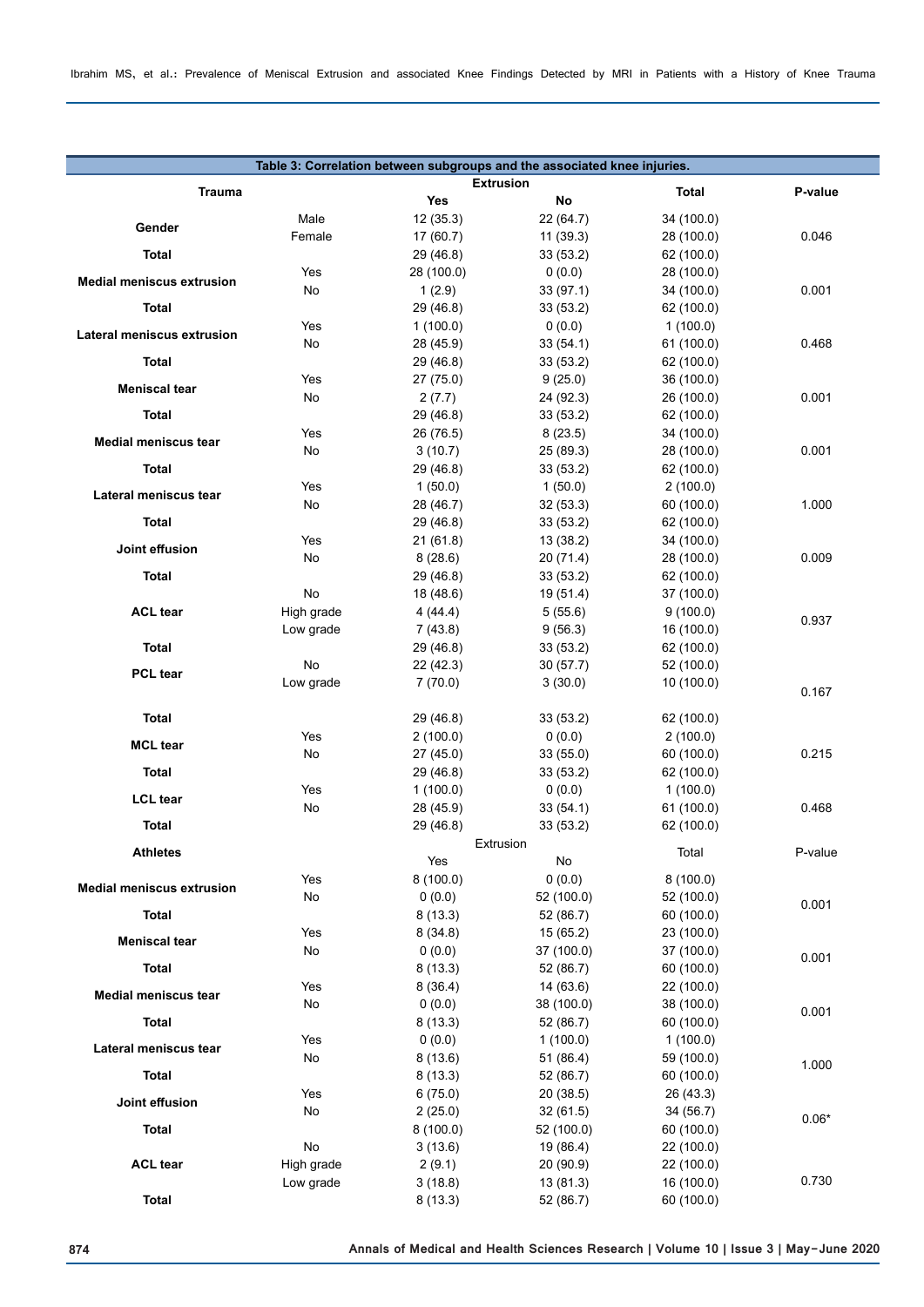Ibrahim MS, et al.: Prevalence of Meniscal Extrusion and associated Knee Findings Detected by MRI in Patients with a History of Knee Trauma

| No         | 8(13.8) | 50(86.2)  | 58 (100.0) |          |
|------------|---------|-----------|------------|----------|
| High grade | 0(0.0)  | 1(100.0)  | 1(100.0)   |          |
| Low grade  | 0(0.0)  | 1(100.0)  | 1(100.0)   | 1.000    |
|            | 8(13.3) | 52 (86.7) | 60 (100.0) |          |
| Yes        | 1(33.3) | 2(66.7)   | 3(100.0)   |          |
| No         | 7(12.3) | 50 (87.7) | 57 (100.0) | $*0.354$ |
|            | 8(13.3) | 52 (86.7) | 60 (100.0) |          |
|            |         |           |            |          |

|                       | Table 4: The distribution of the associated meniscus tears types.     |                  |            |              |         |
|-----------------------|-----------------------------------------------------------------------|------------------|------------|--------------|---------|
|                       |                                                                       | <b>Extrusion</b> |            |              |         |
| <b>Athletes</b>       |                                                                       | <b>Yes</b>       | No         | <b>Total</b> | P-value |
|                       | <b>No</b>                                                             | 0(0.0)           | 37 (71.2)  | 37(61.7)     |         |
|                       | <b>BHT</b>                                                            | 0(0.0)           | 3(5.8)     | 3(5.0)       |         |
|                       | Complex tear of AH, BHT                                               | 0(0.0)           | 1(1.7)     | 1(1.7)       |         |
|                       | Complex tear of PH                                                    | 0(0.0)           | 3(5.8)     | 3(5.0)       |         |
| Type of meniscal tear | Complex tear of PH, BHT                                               | 0(0.0)           | 1(1.7)     | 1(1.7)       |         |
|                       | Horizontal tear of PH                                                 | 1(12.5)          | 4(7.7)     | 5(8.3)       | 0.001   |
|                       | Radial tear                                                           | 2(25.0)          | 0(0.0)     | 2(3.3)       |         |
|                       | Root tear                                                             | 4(50.0)          | 0(0.0)     | 4(6.7)       |         |
|                       | Vertical tear of PH                                                   | 1(12.5)          | 3(5.8)     | 4(6.7)       |         |
|                       | Total                                                                 | 8(100.0)         | 52 (100.0) | 60 (100.0)   |         |
|                       |                                                                       | <b>Extrusion</b> |            |              |         |
|                       | <b>Trauma</b>                                                         | <b>Yes</b>       | No         | <b>Total</b> | P-value |
|                       | <b>No</b>                                                             | 0(0.0)           | 24 (100.0) | 24 (100.0)   |         |
|                       | Complex tear of PH                                                    | 5(62.5)          | 3(37.5)    | 8(100.0)     |         |
|                       | Horizontal tear of AH                                                 | 0(0.0)           | 1(100.0)   | 1(100.0)     |         |
|                       | Horizontal tear of PH                                                 | 2(40.0)          | 3(60.0)    | 5(100.0)     |         |
|                       | Intra-substance degeneration                                          | 2(100.0)         | 0(0.0)     | 2(100.0)     |         |
|                       | Radial tear                                                           | 5(100.0)         | 0(0.0)     | 5(100.0)     |         |
| Type of meniscal tear | Radial tear, BHT                                                      | 2(100.0)         | 0(0.0)     | 2(100.0)     |         |
|                       | Root tear                                                             | 10 (100.0)       | 0(0.0)     | 10(100.0)    | 0.001   |
|                       | Root tear, BHT                                                        | 2(100.0)         | 0(0.0)     | 2(100.0)     |         |
|                       | Vertical tear of PH                                                   | 1(33.3)          | 2(66.7)    | 3(100.0)     |         |
|                       | Total                                                                 | 29 (46.8)        | 33(53.2)   | 62 (100.0)   |         |
|                       | Note: PH: Posterior Horn, AH: Anterior Horn, BHT: Bucket-Handle Tear. |                  |            |              |         |

[6] The results revealed that meniscal extrusion did not have a significant relationship with ACL, MCL, and LCL tears. This finding is supported by the study conducted by Hulet et al. [28]

 Meniscus extrusion and trauma groups: analyzing the association between meniscal extrusion and the studied variables in the group who had knee trauma due to falling, similar significant association was found as for all of the 122 cases, except for the association between meniscal extrusion and posterior cruciate ligament tear (PCL), which was significant for the 122 cases (62 cases with knee injury from falling on ground and 60 from football playing). However, this association was not significant for the cases that had knee trauma as a result of falling on ground. Although this association was not significant, meniscal extrusion was seen in 42.3% of the cases without PCL tear. This finding is in line with the study carried out by Crema et al. [15]

Meniscus extrusion and trauma by football playing group: the results obtained for the cases with knee trauma caused by football playing indicated almost similar results as obtained for all of the 122 cases and the of knee injuries from falling on ground, except for the non-significant correlation of meniscal extrusion with posterior cruciate ligament tear, joint effusion, and age. Although the association between meniscal extrusion and joint

effusion was not significant, 75% of the cases with joint effusion had experienced meniscal extrusion; our result was not in line with Rennie and Finlay who reported a significant association between meniscal extrusion and joint effusion in athletes. [18] The results also showed that the group with knee trauma caused by falling on ground and the group with knee injury as a result of football playing were significantly different in terms of their age and meniscal extrusion distance, such that the mean age of cases with knee injuries from falling on ground was 35 years, while that of the athletes was 28.43 years. Moreover, the meniscal extrusion distance was shorter in athletes compared to the other group, such that meniscal extrusion distance was 2.28 and 3.21 mm in the athletes and trauma group respectively. This finding is almost similar to the one reported by Rennie and Finlay. [18]

# **Conclusion**

Prevalence of meniscal extrusion is high among cases with knee injuries whether due to falling on ground or football playing, medial meniscus involvement is much more commonly affected, with a significant association between meniscus extrusion and meniscus tear, root type tear, joint effusion and PCL tear. Medial meniscus tear is the most significant risk factors for meniscal